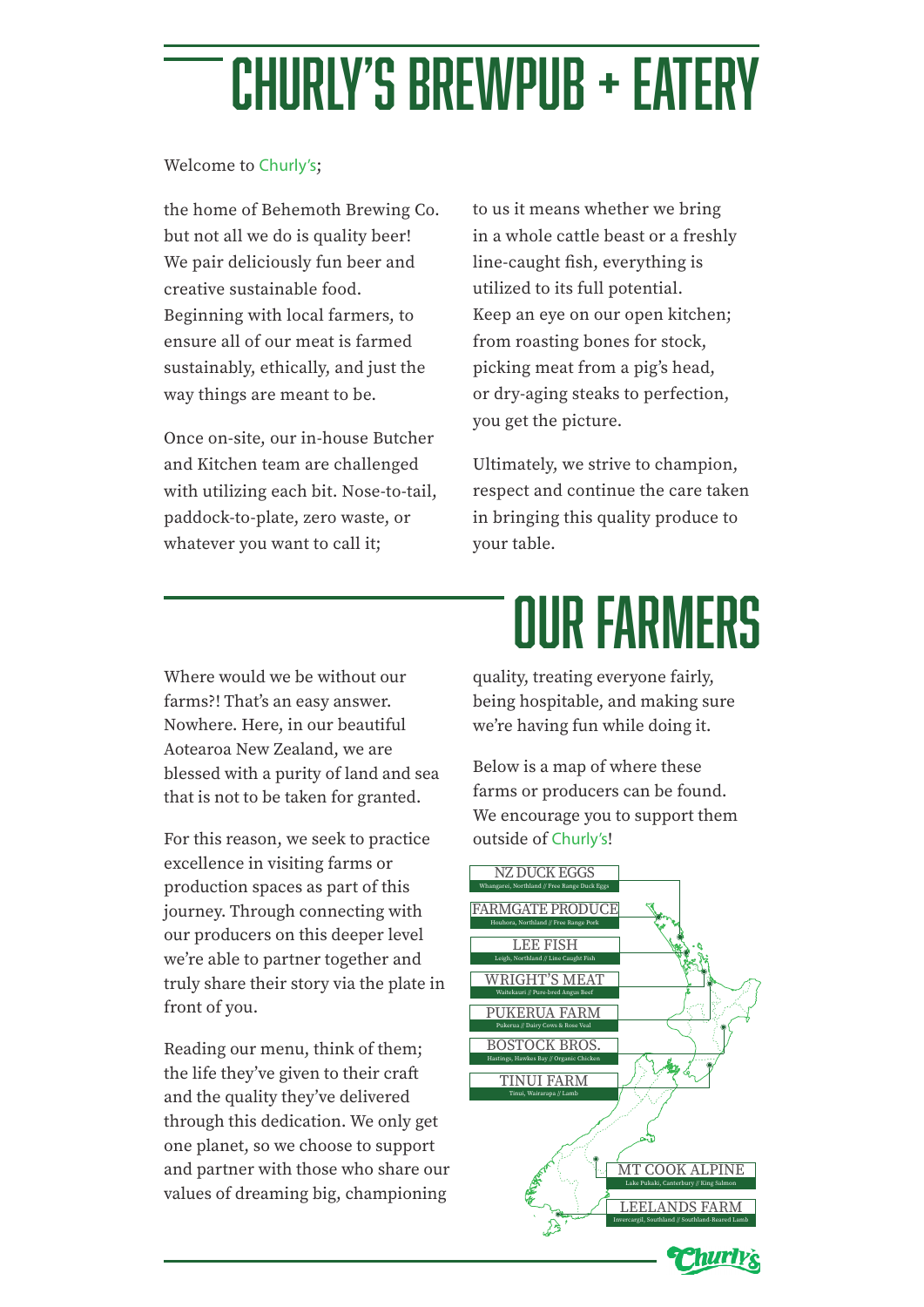## TO START

| <b>Meat Snacks</b><br>Check with our team for today's selection                                                                      |                                            | 9.5                    |
|--------------------------------------------------------------------------------------------------------------------------------------|--------------------------------------------|------------------------|
| A Lady Butcher Cold Cuts<br>Check with our team for today's selection                                                                | Per 50g 15.0<br>Selection of all Cuts 40.0 |                        |
| Olives<br>Sicilian Olives, Kalamata Olives, Giant Olives                                                                             |                                            | 10.0                   |
| Pretzel & Pimento Cheese<br>Warm Bloom Pretzel, Pimento Cheese Dip                                                                   | Single $12.0$<br>Double 20.0               |                        |
| Crudo<br>Line Caught Fish, Salmon Caviar, Lime Dressing, Cherry Tomato, Avocado Puree, Chilli Sauce<br>Pickled Kohlrabi, Fresh Herbs |                                            | 20.0                   |
| Chicken Liver Pâté<br>Bostock Organic Chicken Liver Pâté, Cherry & Rum Jelly, Housemade Brioche                                      |                                            | 20.0                   |
| <b>Fried Pickles</b><br>Hazy Beer Battered Pickles, Creamy Ranch                                                                     |                                            | 15.0                   |
| Jalepeno Ricotta Wontons<br>Housemade Ricotta, Jalepeno, Lemon Mayo                                                                  |                                            | 15.0                   |
| Churly's Fried Chicken<br>Fried Bostock Organic Chicken, Pickled Daikon, Sriracha Mayo                                               |                                            | 17.0                   |
| Meat Skewer<br>Check with our team for today's Meat Cut, Gremolatta, Cumin Salt                                                      |                                            | 5.0                    |
| <b>Sticky Pork Hock</b><br>Slow Cooked Farmgate Free Range Pork Hock, Sweet & Sour Sticky Sauce, Lettuce Cups                        |                                            | 400g 50.0<br>700g 80.0 |
| Churly's Sharing Platter Serves 4-6<br>A Seasonal Selection Of All Things Hot, Cold, and Made For Grazing                            |                                            | 110.0                  |

## **8YO AND UNDER KIDS**

| Cheese Burger & Chips<br>Beef & Pork Patty, Cheddar Cheese, Shoestring Fries, House Tomato Sauce | 11.0 |
|--------------------------------------------------------------------------------------------------|------|
| Chicken & Chips<br>Crispy Corn Flake Fried Chicken, Shoestring Fries, House Tomato Sauce         | 11.0 |
| Fish & Chips<br>Battered Line Caught Fish, Shoestring Fries, House Tomato Sauce                  | 11.0 |
| Tomato & Cheese Pasta<br>Homemade Spaghetti Pasta, Tomato Base                                   | 11.0 |

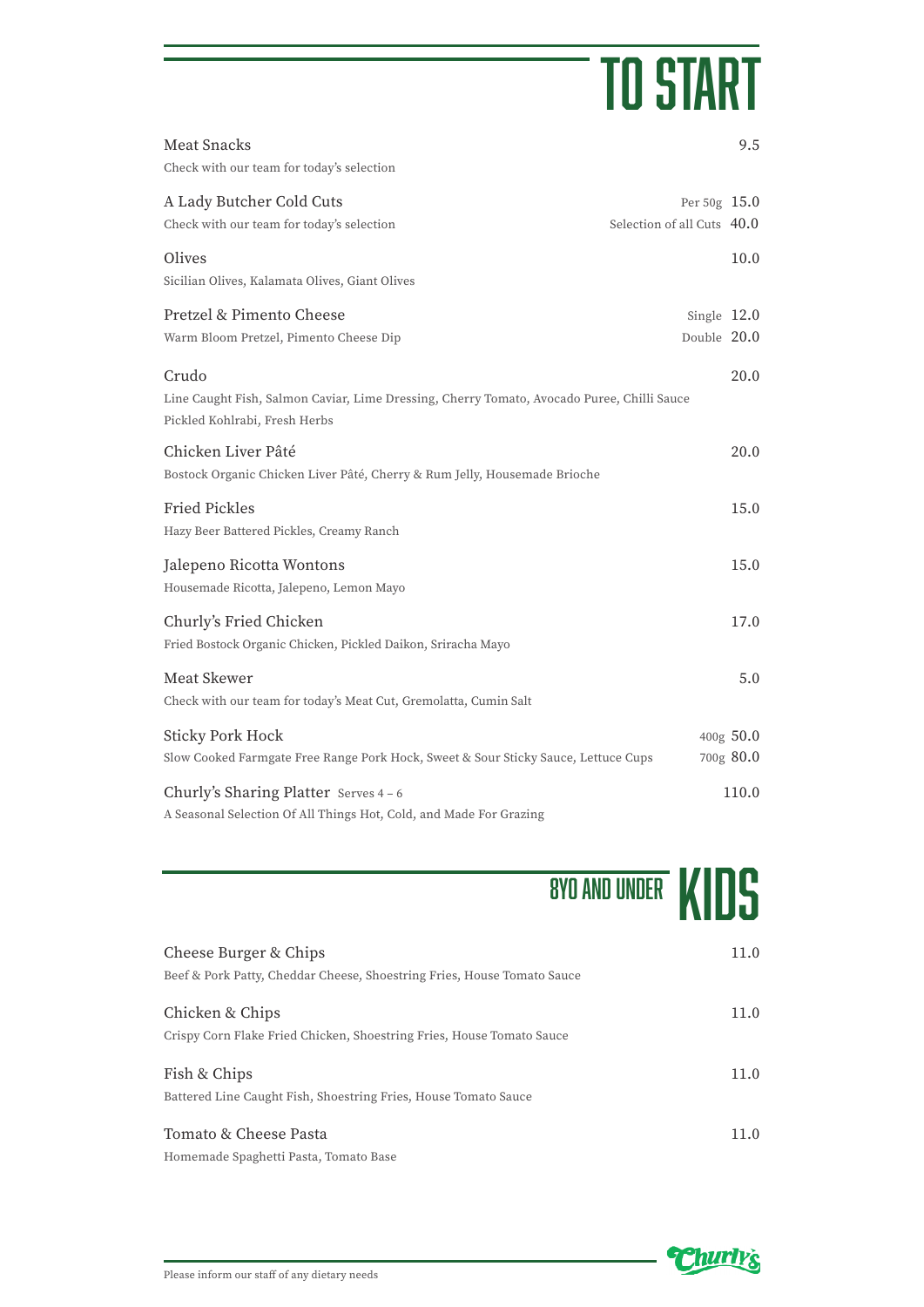# our farmers showcase

| Tomato & Feta Risotto<br>Arborio Rice, Curious Croppers Tomatoes, Smoked Feta, Spinach, Pine Nuts                                                                                              | Entrée 20.0<br>Main 28.0        |
|------------------------------------------------------------------------------------------------------------------------------------------------------------------------------------------------|---------------------------------|
| Salmon Wellington<br>Mt Cook Alpine Salmon, Puff Pastry, Herb Butter, Spinach Crepe                                                                                                            | 35.0                            |
| Beef Ragu Pappardelle<br>Pure-bred Angus Beef Cheek, Shin & Tail, Housemade Pappadelle Pasta,<br>Aged Parmesan, Button Mushroom, Candied Walnut, 26 Season Herbs                               | Entrée 25.0<br>Main 30.0        |
| The Chur-ger<br>Dry-Aged Pure-bred Angus & Large Black Pork Patty, Cheddar Cheese,<br>Pickles, Beetroot Chutney, Dijonaise, Brioche Bun, Shoestring Fries                                      | 21.0<br>+ House Cured Bacon 8.0 |
| Beer Beef Melt - McClure's Toastie Takeover<br>Housemade Brioche, Beer Braised Angus Beef, McClure's Pickles<br>Cheese Sauce, Caramelised Onion Butter, Hot Mustard Mayo, Shoestring Fries     | 28.0                            |
| Cut Of The Day<br>Check with our team for today's steak-of-the-day cut and sides<br>Beef<br>Pork<br>Lamb<br>+ Cafe De Paris, Bearnaise, Jus, Whole Grain Mustard, Horseradish Cream, Gremolata | 30.0<br>28.0<br>28.0<br>$+2.0$  |
|                                                                                                                                                                                                | SIDES                           |
| Cos Salad<br>Cos Lettuce, Tahini Dressing, Pomegranate, Piccata                                                                                                                                | 14.0                            |
| Miso Glazed Eggplant<br>Eggplant, Miso, Mirin, Spring Onion, Seasame Seed                                                                                                                      | 12.0                            |
| Roasted Brussel Sprouts<br>Brussel Sprouts, Wagyu Crumble, Lady Butcher Bacon, Chilli & Garlic Oil                                                                                             | 15.0                            |
| Truffle & Parmesan Fries<br>Shoestring Fries, Truffle Oil, Shaved Parmesan                                                                                                                     | 10.0                            |
|                                                                                                                                                                                                | SWEETS                          |
| Salted Caramel Apple Pie<br>Sliced Apple, Housemade Salted Caramel, Sweet Pastry, Applebee Vanilla Icecream                                                                                    | 12.0                            |
| Dulce Dumplings<br>Dulce Chocolate, Osmanthus & Roselle Flower Syrup                                                                                                                           | 12.0                            |
| Churly's Doughnuts<br>Housemade Cinnamon Sugar Doughnut, Whipped Cream, Housemade Raspberry Jam                                                                                                | 12.0                            |
| New Zealand Cheese Platter<br>Selection of Local Cheeses, Apricot Chutney, Honey, Lavosh                                                                                                       | 25.0                            |

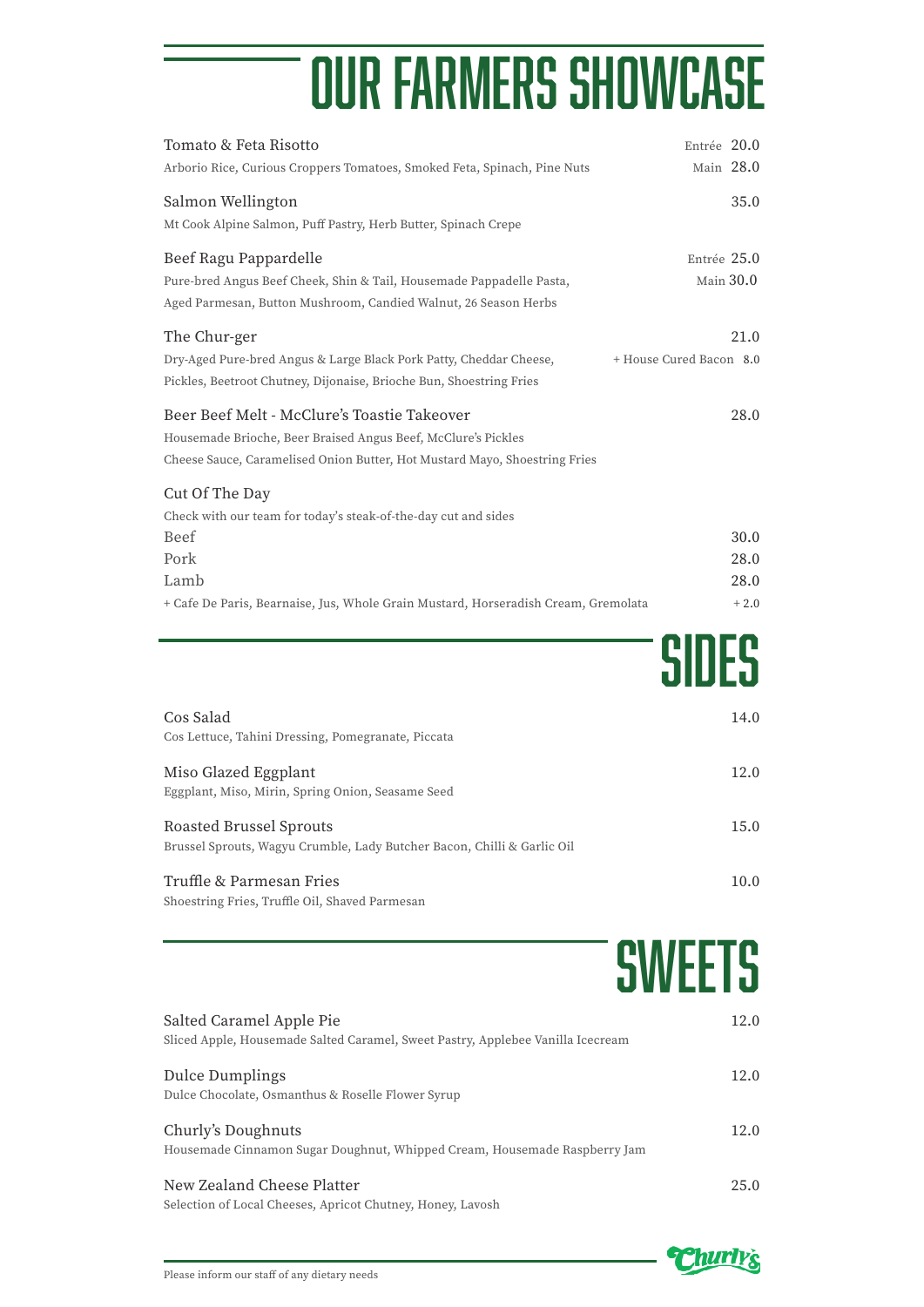## from mufflers to beer

### The history of no.1 Dominion Road

Way back in 1959 Allan Woolf was asked by a friend to assist an elderly lady with her late husband's motor wrecking and parts firm called Motor Spare Parts. Having no experience, but a wife and three children at home, he accepted and thus began a long career in motor parts, specifically mufflers. He later purchased the business which became MacMufflers before buying the land on the corner of Charles street and Dominion road and naming it Woolf Mufflers Ltd.

Always a motorsport enthusiast, Allan Woolf (Woolfy, to his friends) grew Woolf Mufflers to be the largest supplier of exhaust components in New Zealand and a showroom for unique cars. It wasn't until Allan reached 75 years of age that he decided to step back from the business and eventually the building went up for lease. Andrew and Hannah saw an opportunity to build Behemoth HQ and the Woolfs look forward to another thriving business on this Mt Eden corner.

When the Childs' announced that Behemoth Brewing was opening a brewpub back at Marchfest 2017, they had no idea it'd take us 3 years to build, but their determination didn't waver. They knew meat and beer

was a match made in heaven! 30+ sights later they found Woolf Mufflers on the corner of Dominion Road & Charles Street; the perfect space to transform into a Brewery, Butchery, Restaurant & Bar.

Churly's, named after Behemoth's friendly mascot, is a neighborhood place, where we encourage our guests to connect with what's going on around them. Take a look at our brewery through the glass at the back (past the bathrooms) & peer over the bar to check out our "meat cave" (a temperature & humidity controlled charcuterie drying room).

But most of all, relax & let our friendly team do the heavy lifting; making your only job deciding what to have from one of our 24 taps.

Keen to know more? Ask your server! They love to chat about all things hoppy & meaty.



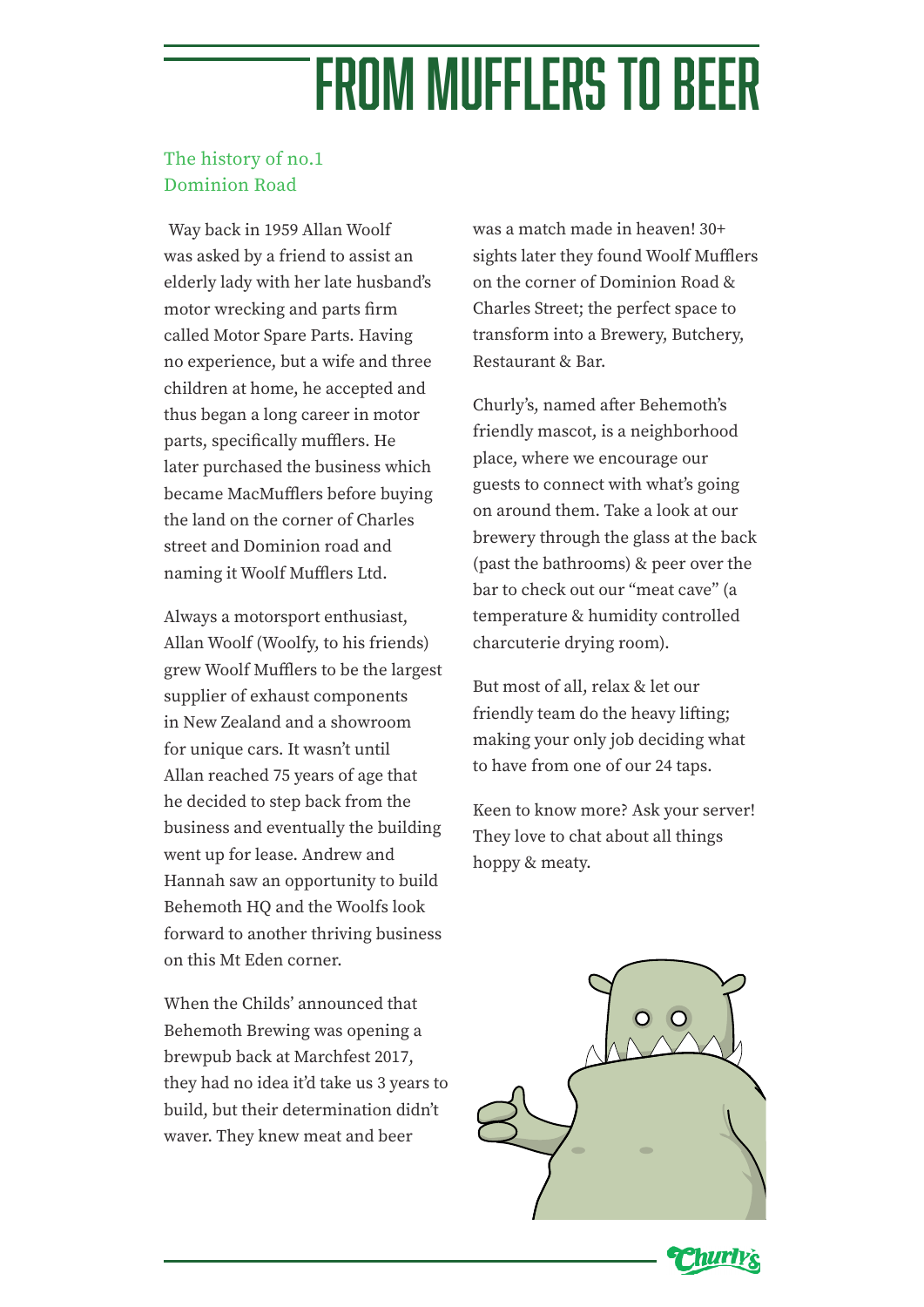|                                                                                                                                       | <b>TAPAS</b>                                 |      |
|---------------------------------------------------------------------------------------------------------------------------------------|----------------------------------------------|------|
| Meat Snacks<br>Check with our team for today's selection                                                                              |                                              | 9.5  |
| A Lady Butcher Cold Cuts<br>Check with our team for today's selection                                                                 | Per $50g$ 15.0<br>Selection of all Cuts 40.0 |      |
| Olives<br>Sicilian Olives, Kalamata Olives, Giant Olives                                                                              |                                              | 10.0 |
| Crudo<br>Line Caught Fish, Salmon Caviar, Lime Dressing, Cherry Tomato, Avocado Puree,<br>Chilli Sauce, Pickled Kohlrabi, Fresh Herbs |                                              | 20.0 |
| Crackling Beef Bites<br>Spiced Roast Beef, Pork Crackling, Capsicum & Kawakawa Salsa                                                  |                                              | 15.0 |
| Chicken Liver Pâté<br>Bostock Organic Chicken Liver Pâté, Cherry & Rum Jelly, Housemade Brioche                                       |                                              | 20.0 |
| Pretzel & Pimento Cheese<br>Warm Bloom Pretzel, Pimento Cheese Dip                                                                    | Single $12.0$<br>Double 20.0                 |      |
| Fried Pickles<br>Hazy Beer Battered Pickles, Creamy Ranch                                                                             |                                              | 15.0 |
| Kumara Cheese Balls<br>Smoked Massimo's Cheese Curds, Kumara Pastry, Thyme, Sea Salt                                                  |                                              | 15.0 |
| Jalapeno Ricotta Wontons<br>Housemade Ricotta, Jalapeno, Lemon Mayo                                                                   |                                              | 15.0 |
| Churly's Fried Chicken<br>Fried Bostock Organic Chicken, Pickled Daikon, Sriracha Mayo                                                |                                              | 17.0 |
| Cured Pork Wrapped Prawns<br>Black Tiger Prawns, A Lady Butcher Pork Charcuterie, Piccata                                             |                                              | 19.0 |
| Stuffed Squid<br>Squid, Pukerua Farm Veal Mince, Housemade Spiced Tomato Sauce                                                        |                                              | 18.0 |
| Meat Skewer<br>Check with our team for today's Meat Cut, Gremolatta, Cumin Salt                                                       |                                              | 5.0  |
| Meatball of the Day<br>Check with our team for today's Meatball                                                                       |                                              | 18.0 |
| Char Siu Pork Bao<br>Farmgate Free Range BBQ Pork, Housemade Steamed Bao, Cucumber, Daikon, Hoison Sauce                              |                                              | 15.0 |
| 'Nduja Scotch Egg                                                                                                                     |                                              | 22.0 |

A Lady Butcher N(ew)'duja, New Zealand Duck Egg, Bacon Jam

**Churly's**